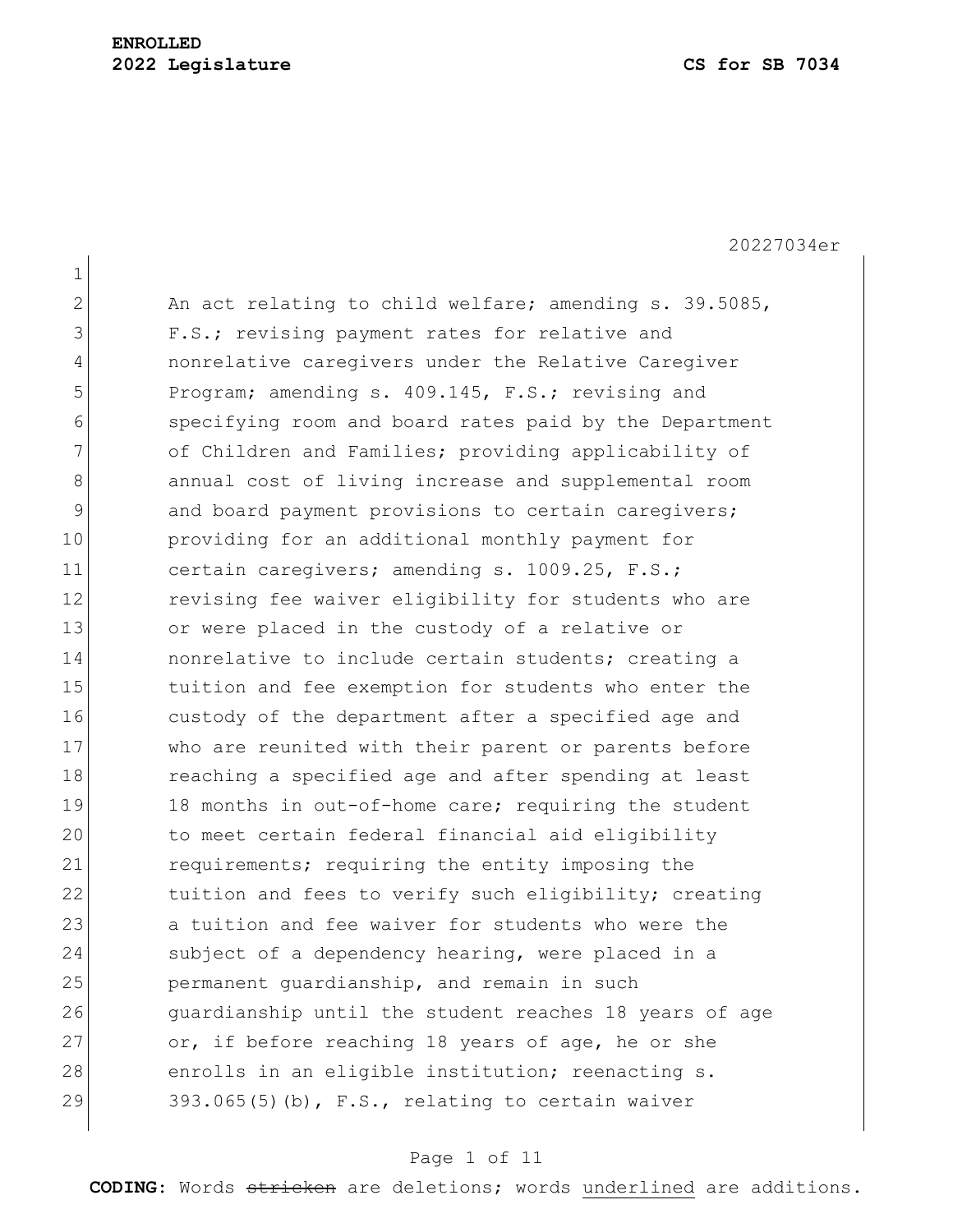20227034er 30 services, to incorporate the amendments made to s.  $31$  409.145, F.S., in a reference thereto; reenacting s.  $32$  409.1451(2)(b), F.S., relating to the Road-to-33 Independence Program, to incorporate the amendments 34 made to s. 409.145, F.S., in references thereto; 35 **providing an effective date.** 36 37 Be It Enacted by the Legislature of the State of Florida: 38 39 Section 1. Present paragraphs (e) through (h) of subsection 40 (2) of section 39.5085, Florida Statutes, are redesignated as 41 paragraphs (f) through (i), respectively, a new paragraph (e) is 42 added to that subsection, and paragraph (d) of that subsection 43 is amended, to read: 44 39.5085 Relative Caregiver Program.— 45 (2) 46 (d)1. Relatives or nonrelatives who have a child placed 47 with them in out-of-home care and who have obtained licensure as 48 a child-specific level I foster placement, regardless of whether 49 a court has found the child to be dependent, shall receive a 50 monthly payment in accordance with s. 409.145(3) from the date 51 the child is placed in out-of-home care with his or her 52 relatives or with nonrelatives until the child achieves 53 permanency as determined by the court pursuant to s. 39.621. 54 2. Relatives or nonrelatives who have a child who has been 55 found to be dependent placed with them in out-of-home care shall 56 receive a monthly payment at a rate equal to the rate 57 established in s. 409.145(3) for licensed foster parents, 58 regardless of whether the relatives or nonrelatives have

#### Page 2 of 11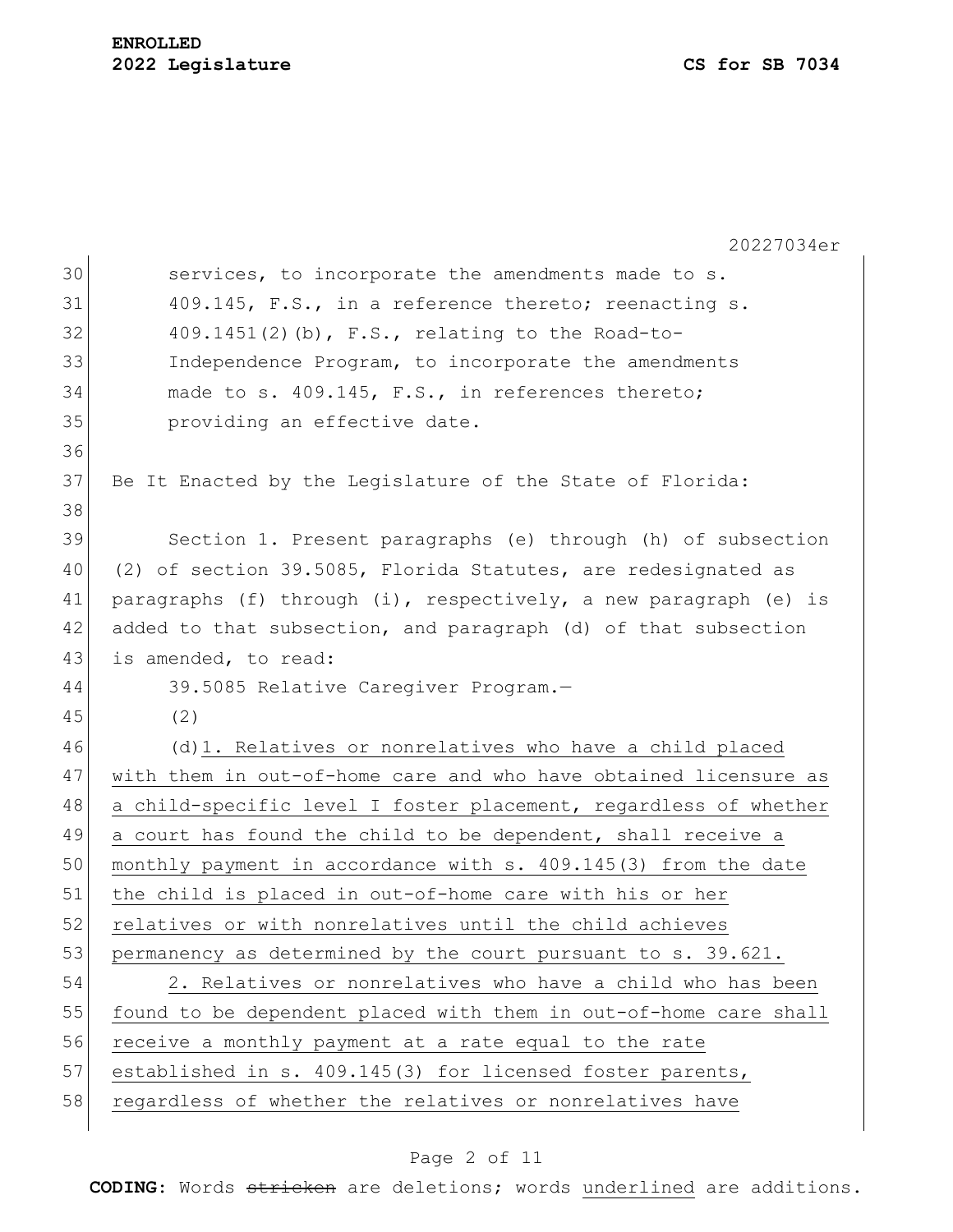|    | 20227034er                                                       |
|----|------------------------------------------------------------------|
| 59 | obtained a child-specific level I foster license, from the date  |
| 60 | the child is found to be dependent or from the date the child is |
| 61 | placed with them in out-of-home care, whichever is later, for a  |
| 62 | period of no more than 6 months or until the child achieves      |
| 63 | permanency as determined by the court pursuant to s. 39.621,     |
| 64 | whichever occurs first.                                          |
| 65 | 3. Relatives or nonrelatives who have a child who has been       |
| 66 | found to be dependent placed with them in out-of-home care and   |
| 67 | who have not obtained a child-specific level I foster license    |
| 68 | within 6 months from the date of such placement shall receive a  |
| 69 | monthly payment in an amount determined by department rule from  |
| 70 | 6 months after the date the child is found to be dependent or    |
| 71 | from 6 months after the child is placed with them in out-of-home |
| 72 | care, whichever is later, until the relatives or nonrelatives    |
| 73 | obtain a child-specific level I foster license or until the      |
| 74 | child achieves permanency as determined by the court pursuant to |
| 75 | s. 39.621, whichever occurs first. The monthly payment amount    |
| 76 | paid to relatives or nonrelatives pursuant to this subparagraph  |
| 77 | must be less than the monthly payment amount provided to a       |
| 78 | participant enrolled in the Guardianship Assistance Program      |
| 79 | pursuant to s. 39.6225.                                          |
| 80 | 4. Relatives or nonrelatives who have a child placed in          |
| 81 | their care by permanent quardianship pursuant to s. 39.6221, in  |
| 82 | a permanent placement with a fit and willing relative pursuant   |
| 83 | to s. 39.6231, or under former s. 39.622 if the placement was    |
| 84 | made before July 1, 2006, and who are not enrolled in the        |
| 85 | Guardianship Assistance Program pursuant to s. 39.6225 shall     |
| 86 | receive a monthly payment in an amount determined by department  |
| 87 | rule which must be less than the monthly payment amount provided |
|    |                                                                  |

# Page 3 of 11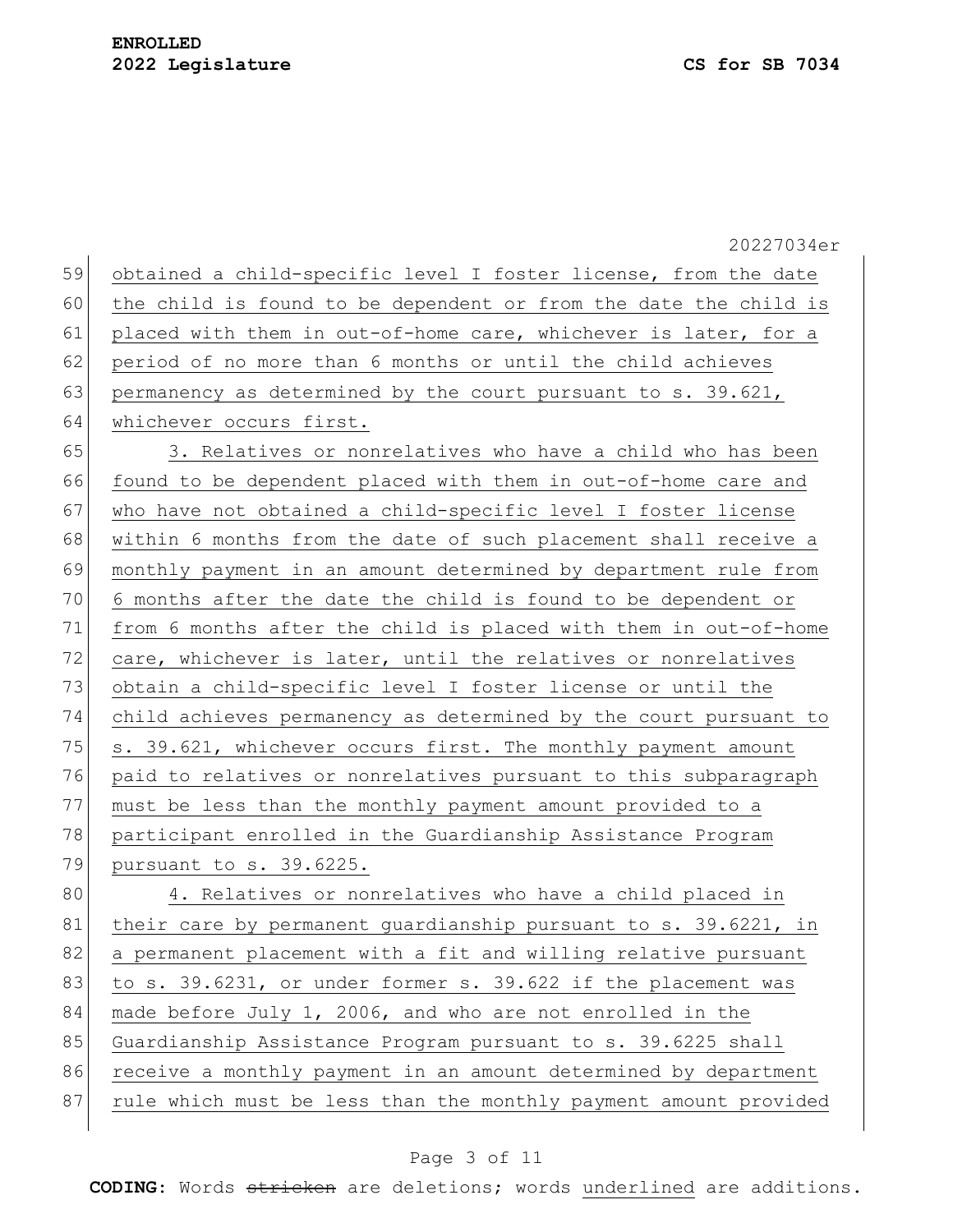88 to a participant enrolled in the Guardianship Assistance Program 89 under s. 39.6225 Relatives or nonrelatives who are caring for 90 children placed with them by the court pursuant to this chapter 91 shall receive a special monthly caregiver benefit established by 92 rule of the department. 93 (e) Relatives or nonrelatives obtaining monthly payments 94 under this section may also obtain a special benefit payment. 95 The amount of the special benefit payment shall be based on the 96 child's age within a payment schedule established by rule of the 97 department and subject to availability of funding. The statewide 98 average monthly rate for children judicially placed with 99 relatives or nonrelatives who are not licensed as foster homes

100 may not exceed 82 percent of the statewide average foster care 101 rate, and the cost of providing the assistance described in this 102 section to any caregiver may not exceed the cost of providing 103 out-of-home care in emergency shelter or foster care.

104 Section 2. Present subsection (4) of section 409.145, 105 Florida Statutes, is redesignated as subsection  $(5)$ , a new 106 subsection (4) is added to that section, and subsection (3) of 107 that section is amended, to read:

108 409.145 Care of children; "reasonable and prudent parent" 109 standard.—The child welfare system of the department shall 110 operate as a coordinated community-based system of care which 111 empowers all caregivers for children in foster care to provide 112 quality parenting, including approving or disapproving a child's 113 participation in activities based on the caregiver's assessment 114 using the "reasonable and prudent parent" standard.

115 (3) FOSTER CARE ROOM AND BOARD RATES.-

116 (a) Effective July 1, 2022 2018, room and board rates shall

#### Page 4 of 11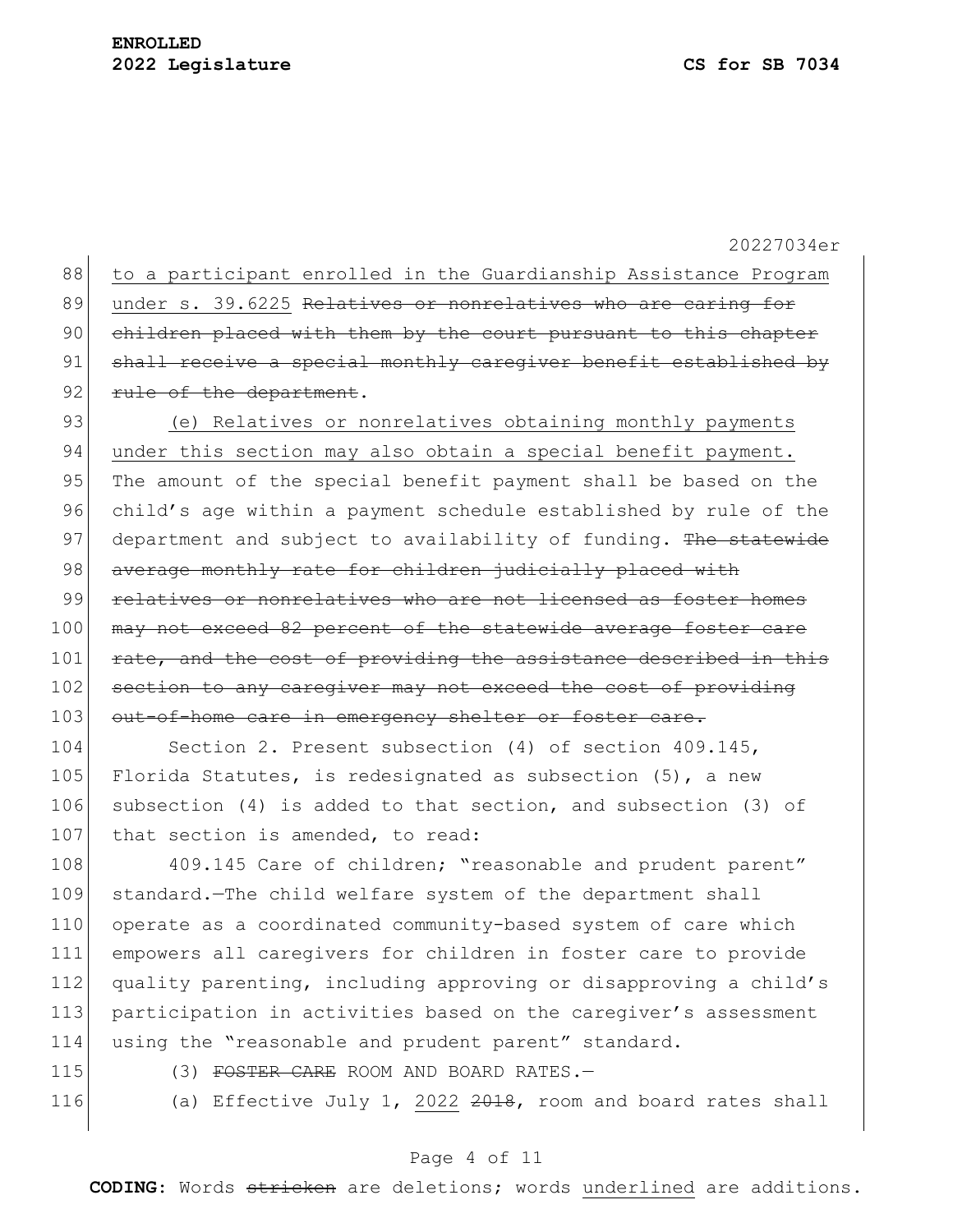|     | 20227034er                                                                 |
|-----|----------------------------------------------------------------------------|
| 117 | be paid to foster parents, including relative and nonrelative              |
| 118 | caregivers who are licensed as a level I child-specific foster             |
| 119 | placement, and to relative and nonrelative caregivers who are              |
| 120 | participating in the Relative Caregiver Program and receiving              |
| 121 | payments pursuant to s. 39.5085(2)(d)1. or 2., as follows:                 |
| 122 |                                                                            |
|     |                                                                            |
|     | Monthly Room and Board Foster Care Rate                                    |
| 123 |                                                                            |
|     | 6-12 Years<br>13-21 Years<br>0-5 Years                                     |
|     | Age<br>Age<br>Age                                                          |
| 124 |                                                                            |
|     | $$517.94$ $$457.95$<br>$$531.21$ $$469.68$<br>\$621.77 <del>\$549.74</del> |
| 125 |                                                                            |
| 126 |                                                                            |
| 127 |                                                                            |
| 128 | (b) Each January, foster parents, including relative and                   |
| 129 | nonrelative caregivers who are licensed as a level I child-                |
| 130 | specific foster placement and relative and nonrelative                     |
| 131 | caregivers who are participating in the Relative Caregiver                 |
| 132 | Program and receiving payments pursuant to s. 39.5085(2)(d)1. or           |
| 133 | 2., shall receive an annual cost of living increase. The                   |
| 134 | department shall calculate the new room and board rate increase            |
| 135 | equal to the percentage change in the Consumer Price Index for             |
| 136 | All Urban Consumers, U.S. City Average, All Items, not                     |
| 137 | seasonally adjusted, or successor reports, for the preceding               |
| 138 | December compared to the prior December as initially reported by           |
| 139 | the United States Department of Labor, Bureau of Labor                     |
| 140 | Statistics. The department shall make available the adjusted               |
|     |                                                                            |

# Page 5 of 11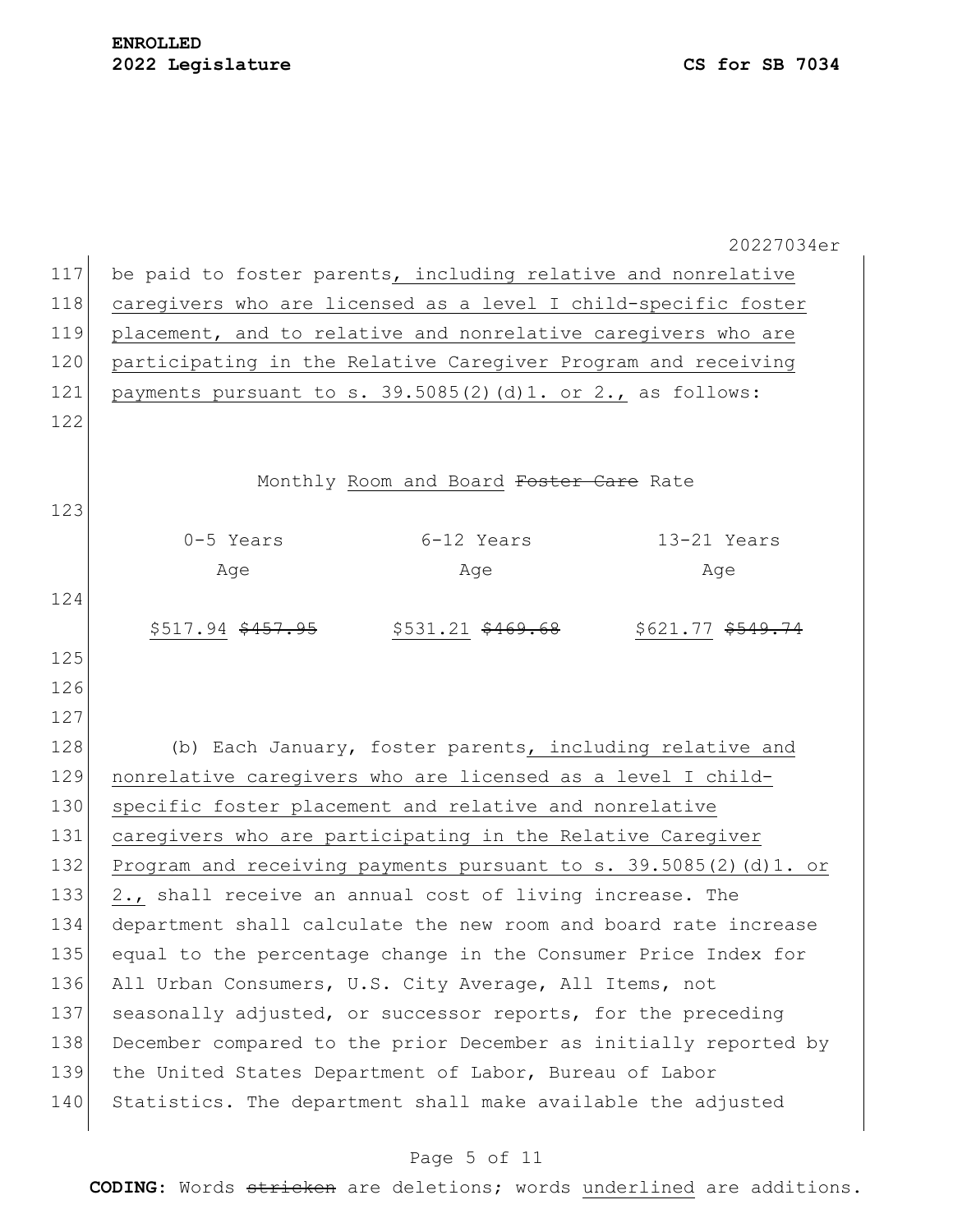| 141 | room and board rates annually.                                                              |
|-----|---------------------------------------------------------------------------------------------|
| 142 | (c) Effective July 1, 2019, foster parents of level I                                       |
| 143 | family foster homes as defined in s. $409.175(5)$ (a) shall receive                         |
| 144 | a room and board rate of \$333.                                                             |
| 145 | (d) Effective July 1, 2019, the foster care room and board                                  |
| 146 | rate for level II family foster homes as defined in s.                                      |
| 147 | 409.175(5)(a) shall be the same as the new rate established for                             |
| 148 | family foster homes as of January 1, 2019.                                                  |
| 149 | (e) Effective January 1, 2020, paragraph (b) shall only                                     |
| 150 | apply to level II through level V family foster homes, as                                   |
| 151 | defined in $s. 409.175(5)$ (a).                                                             |
| 152 | (f) The amount of the monthly foster care room and board                                    |
| 153 | rate may be increased upon agreement among the department, the                              |
| 154 | community-based care lead agency, and the foster parent.                                    |
| 155 | (d) $\left(\frac{1}{9}\right)$ Effective July 1, 2022 <del>From July 1, 2018, through</del> |
| 156 | June 30, 2019, community-based care lead agencies providing care                            |
| 157 | under contract with the department shall pay a supplemental room                            |
| 158 | and board payment to foster eare parents, including relative and                            |
| 159 | nonrelative caregivers who are licensed as a level I child-                                 |
| 160 | specific foster placement and relative and nonrelative                                      |
| 161 | caregivers who are participating in the Relative Caregiver                                  |
| 162 | Program and receiving payments pursuant to s. $39.5085(2)$ (d) 1. or                        |
| 163 | 2. of all family foster homes, on a per-child basis, for                                    |
| 164 | providing independent life skills and normalcy supports to                                  |
| 165 | children who are 13 through 17 years of age placed in their                                 |
| 166 | care. The supplemental payment must shall be paid monthly to the                            |
| 167 | foster care parents in addition to the current monthly room and                             |
| 168 | board rate payment. The supplemental monthly payment shall be                               |
| 169 | based on 10 percent of the monthly room and board rate for                                  |
|     |                                                                                             |

# Page 6 of 11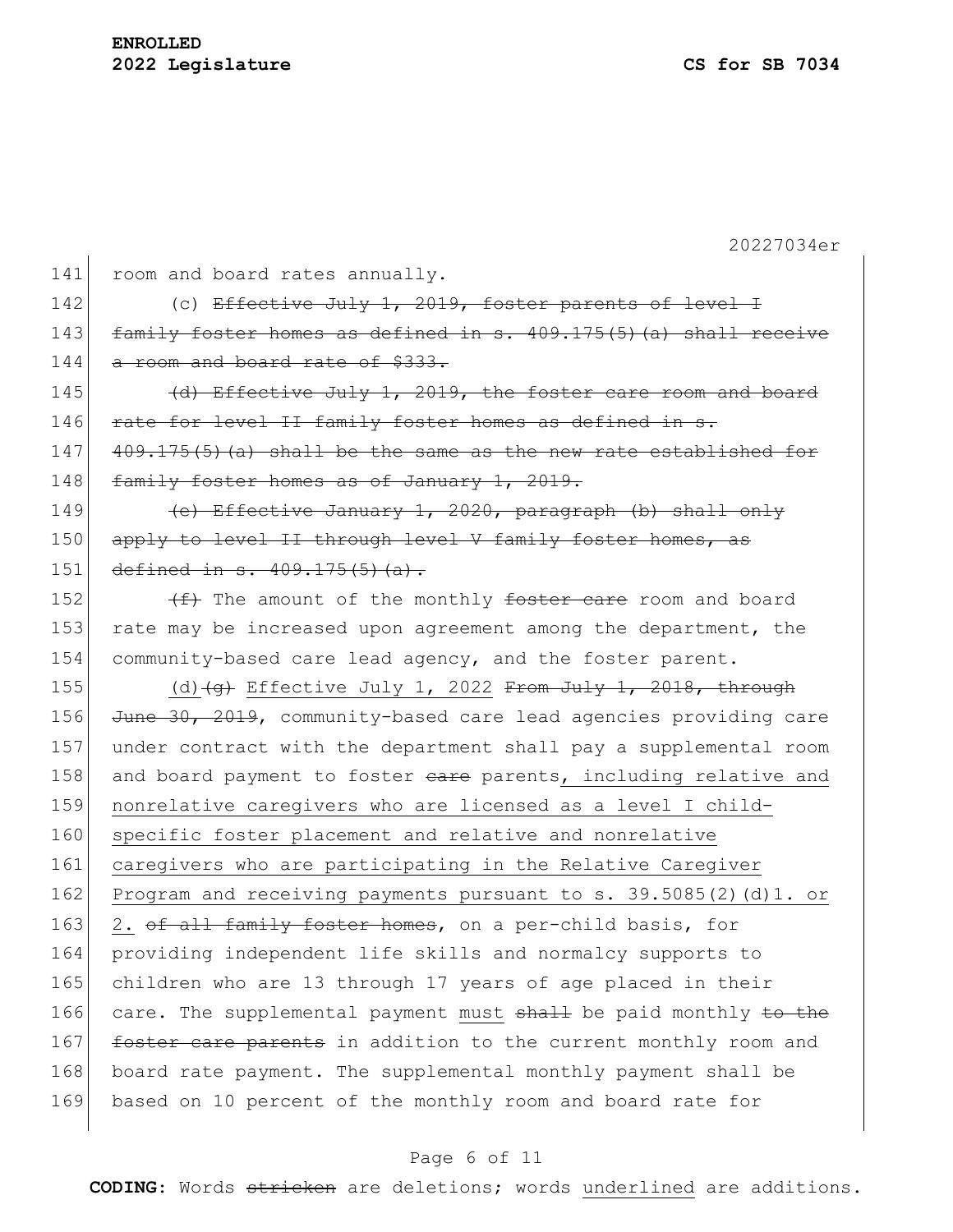20227034er 170 children 13 through 21 years of age as provided under this 171 section and adjusted annually. Effective July 1, 2019, such 172 supplemental payments shall only be paid to foster parents of 173 level II through level V family foster homes. 174 (4) CHILD CARE SUBSIDY.—Any foster parents and relative or 175 nonrelative caregivers, regardless of whether the relative or 176 nonrelative caregivers are licensed as a level I child-specific 177 foster placement or participate in the Relative Caregiver 178 Program, who have a child placed in out-of-home care in the home 179 between the age of birth to school entry shall receive a payment 180 of \$200 per month per child to pay toward the cost of an early 181 learning or child care program. 182 Section 3. Paragraphs (c) and (d) of subsection (1) of 183 section 1009.25, Florida Statutes, are amended to read: 184 1009.25 Fee exemptions.-185 (1) The following students are exempt from the payment of 186 tuition and fees, including lab fees, at a school district that 187 provides workforce education programs, Florida College System 188 institution, or state university: 189 (c) A student who was the subject of a shelter proceeding, 190 a dependency proceeding, or a termination of parental rights 191 proceeding, and: 192 1. Is, or was at the time he or she reached 18 years of 193 age, in out-of-home care. the custody of the Department of 194 Children and Families or who, 195 2. Is, or was at the time he or she reached 18 years of 196 age, in the custody of a relative or nonrelative pursuant to s. 197 39.5085 or s. 39.6225. 198 3. After spending at least 6 months in the custody of the

## Page 7 of 11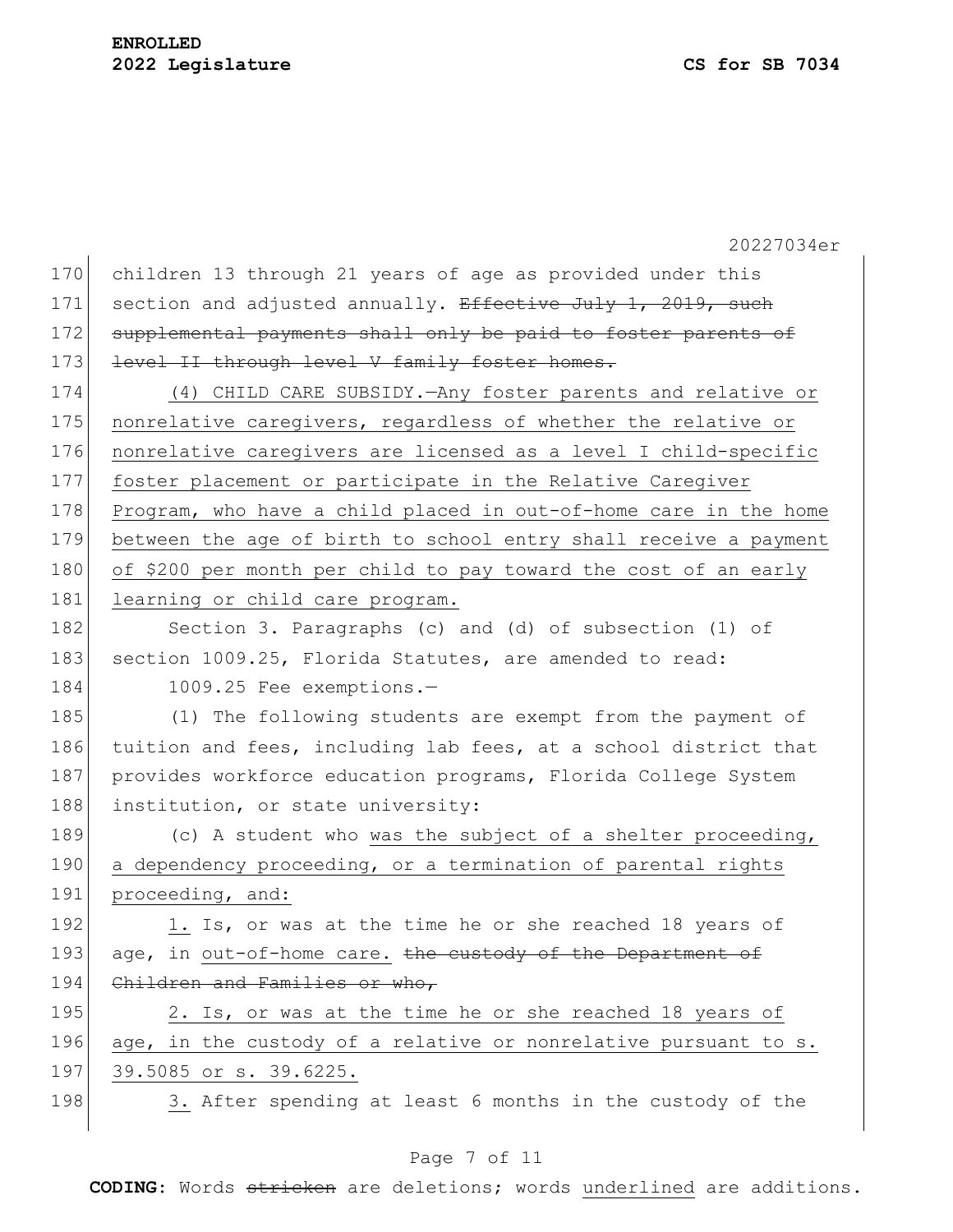199 department after reaching 16 years of age, was placed in a 200 quardianship by the court.

201 4. After reaching 14 years of age and thereafter spending 202 at least 18 months in out-of-home care, was reunited with his or 203 her parent or parents who were the subject of the dependency 204 proceeding before he or she reaches 18 years of age, including a 205 student who is reunited under s. 39.8155. For a student to be 206 eligible under this subparagraph, the student must be Pell 207 Grant-eligible, and the entity imposing the tuition and fees 208 must verify such eligibility.

216

209 5. Was adopted from the department after May 5, 1997. 210 6. Was placed in a permanent quardianship, regardless of 211 whether the caregiver participates or participated in the 212 Relative Caregiver Program under s. 39.5085, and remains in such 213 guardianship until the student either reaches 18 years of age 214 or, if before reaching 18 years of age, he or she enrolls in an 215 eligible institution.

217 Such exemption includes fees associated with enrollment in 218 applied academics for adult education instruction. The exemption 219 remains valid until the student reaches 28 years of age.  $220$  (d) A student who is, or was at the time he or she reached

 $221$  18 years of age, in the custody of a relative or nonrelative  $222$  under s. 39.5085 or s. 39.6225 or who was adopted from the 223 Department of Children and Families after May 5, 1997. Such 224 exemption includes fees associated with enrollment in applied 225 academics for adult education instruction. The exemption remains 226 valid until the student reaches 28 years of age.

227 Section 4. For the purpose of incorporating the amendments

## Page 8 of 11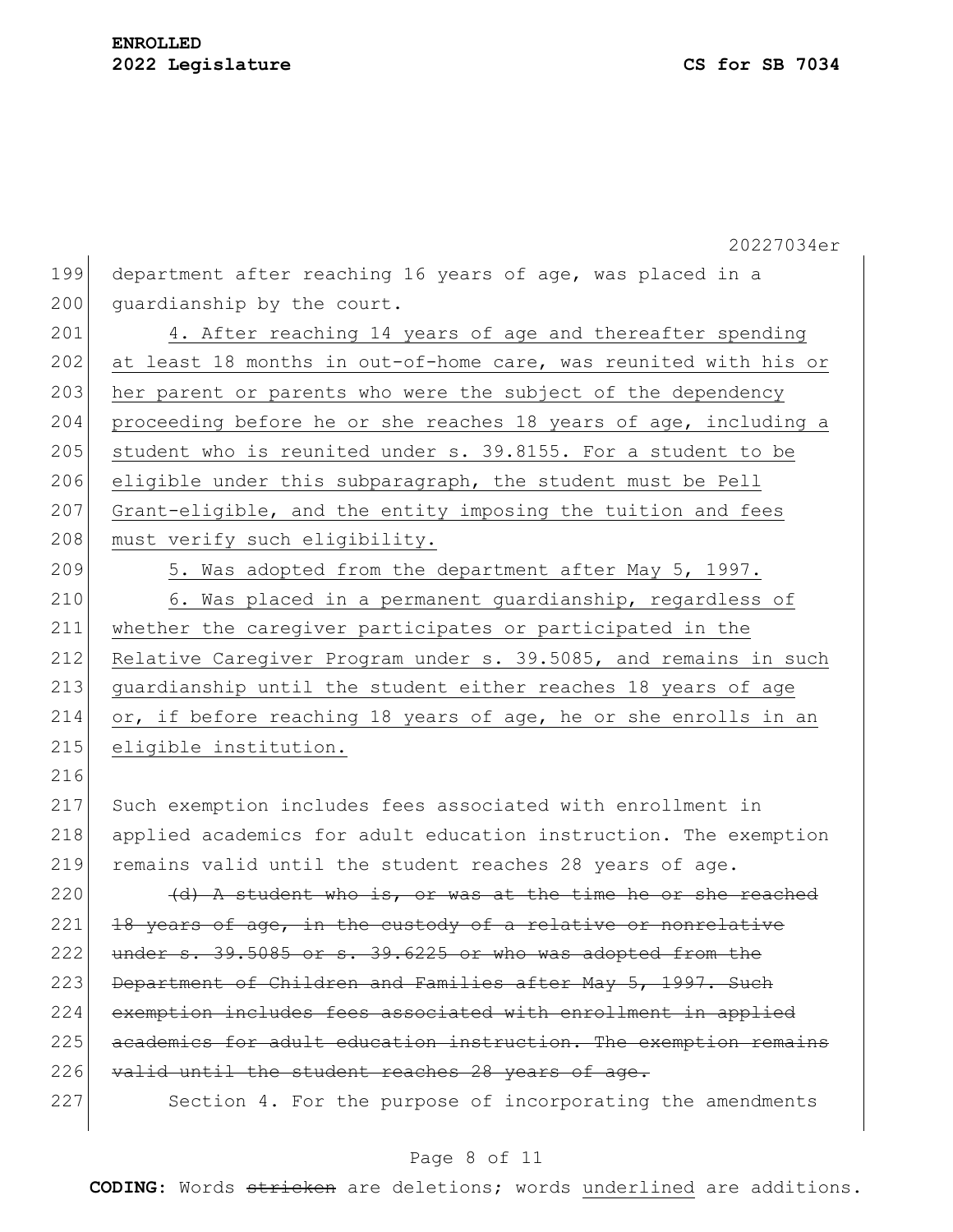20227034er 228 made by this act to section 409.145, Florida Statutes, in a 229 reference thereto, paragraph (b) of subsection (5) of section 230 393.065, Florida Statutes, is reenacted to read: 231 393.065 Application and eligibility determination.-232 (5) The agency shall assign and provide priority to clients 233 waiting for waiver services in the following order: 234 (b) Category 2, which includes individuals on the waiting 235 list who are: 236 1. From the child welfare system with an open case in the 237 Department of Children and Families' statewide automated child 238 welfare information system and who are either: 239 a. Transitioning out of the child welfare system at the  $240$  finalization of an adoption, a reunification with family 241 members, a permanent placement with a relative, or a 242 guardianship with a nonrelative; or 243 b. At least 18 years but not yet 22 years of age and who 244 need both waiver services and extended foster care services; or 245 2. At least 18 years but not yet 22 years of age and who 246 withdrew consent pursuant to s. 39.6251(5)(c) to remain in the 247 extended foster care system. 248 249 For individuals who are at least 18 years but not yet 22 years 250 of age and who are eligible under sub-subparagraph  $1.b.,$  the 251 agency shall provide waiver services, including residential 252 habilitation, and the community-based care lead agency shall 253 fund room and board at the rate established in s. 409.145(3) and 254 provide case management and related services as defined in s. 255 409.986(3)(e). Individuals may receive both waiver services and 256 services under s. 39.6251. Services may not duplicate services

## Page 9 of 11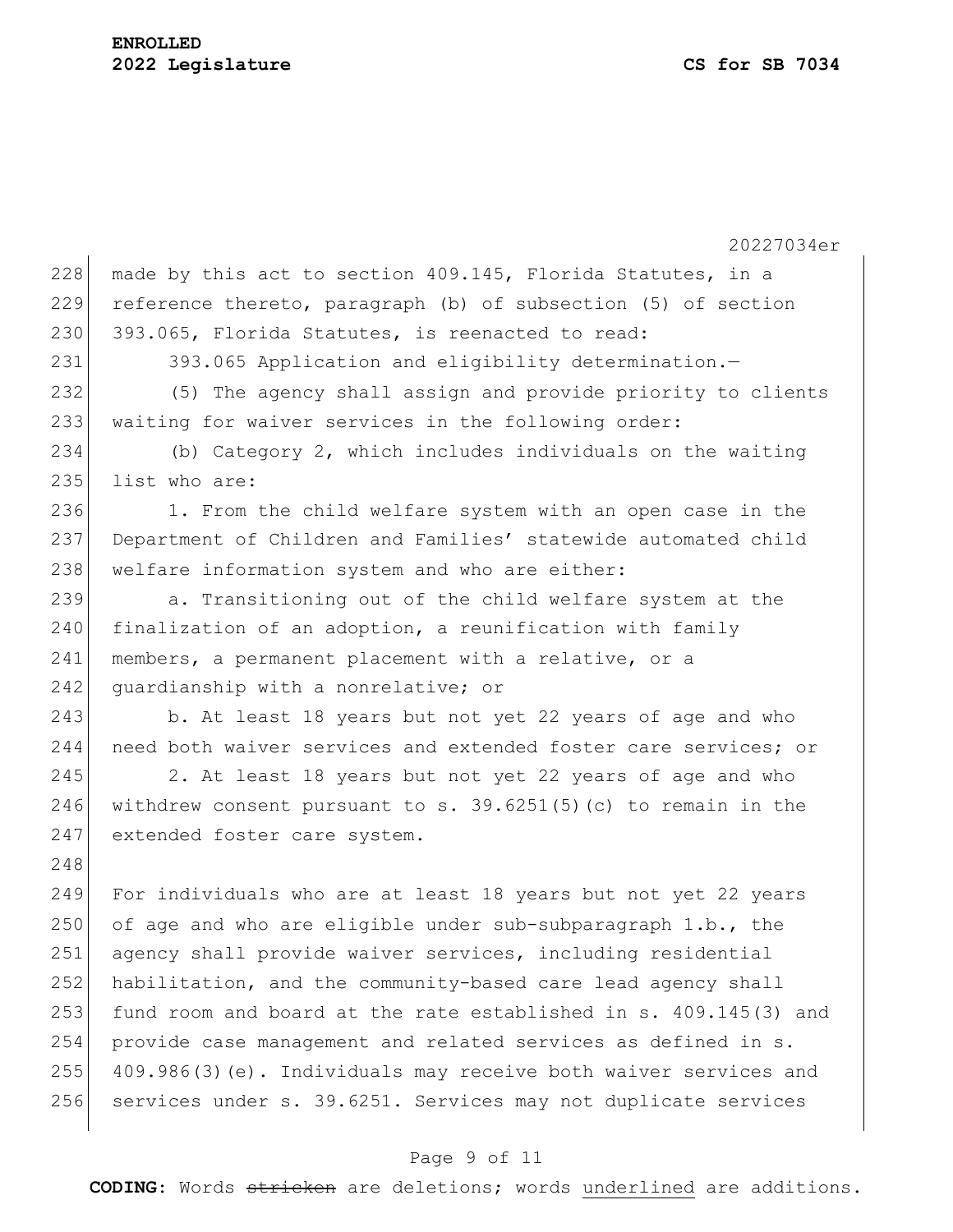20227034er 257 available through the Medicaid state plan. 258 259 Within categories 3, 4, 5, 6, and 7, the agency shall maintain a 260 waiting list of clients placed in the order of the date that the 261 client is determined eligible for waiver services. 262 Section 5. For the purpose of incorporating the amendments 263 made by this act to section 409.145, Florida Statutes, in 264 references thereto, paragraph (b) of subsection (2) of section 265 409.1451, Florida Statutes, is reenacted to read: 266 409.1451 The Road-to-Independence Program.— 267 (2) POSTSECONDARY EDUCATION SERVICES AND SUPPORT.— 268 (b) The amount of the financial assistance shall be as 269 follows: 270 1. For a young adult who does not remain in foster care and 271 is attending a postsecondary school as provided in s. 1009.533, 272 the amount is  $$1,256$  monthly. 273 2. For a young adult who remains in foster care, is 274 attending a postsecondary school, as provided in s. 1009.533, 275 and continues to reside in a licensed foster home, the amount is 276 the established room and board rate for foster parents. This 277 takes the place of the payment provided for in s. 409.145(3). 278 3. For a young adult who remains in foster care, but 279 temporarily resides away from a licensed foster home for 280 purposes of attending a postsecondary school as provided in s. 281 1009.533, the amount is  $$1,256$  monthly. This takes the place of 282 the payment provided for in  $s. 409.145(3)$ . 283 4. For a young adult who remains in foster care, is 284 attending a postsecondary school as provided in s. 1009.533, and 285 continues to reside in a licensed group home, the amount is

### Page 10 of 11